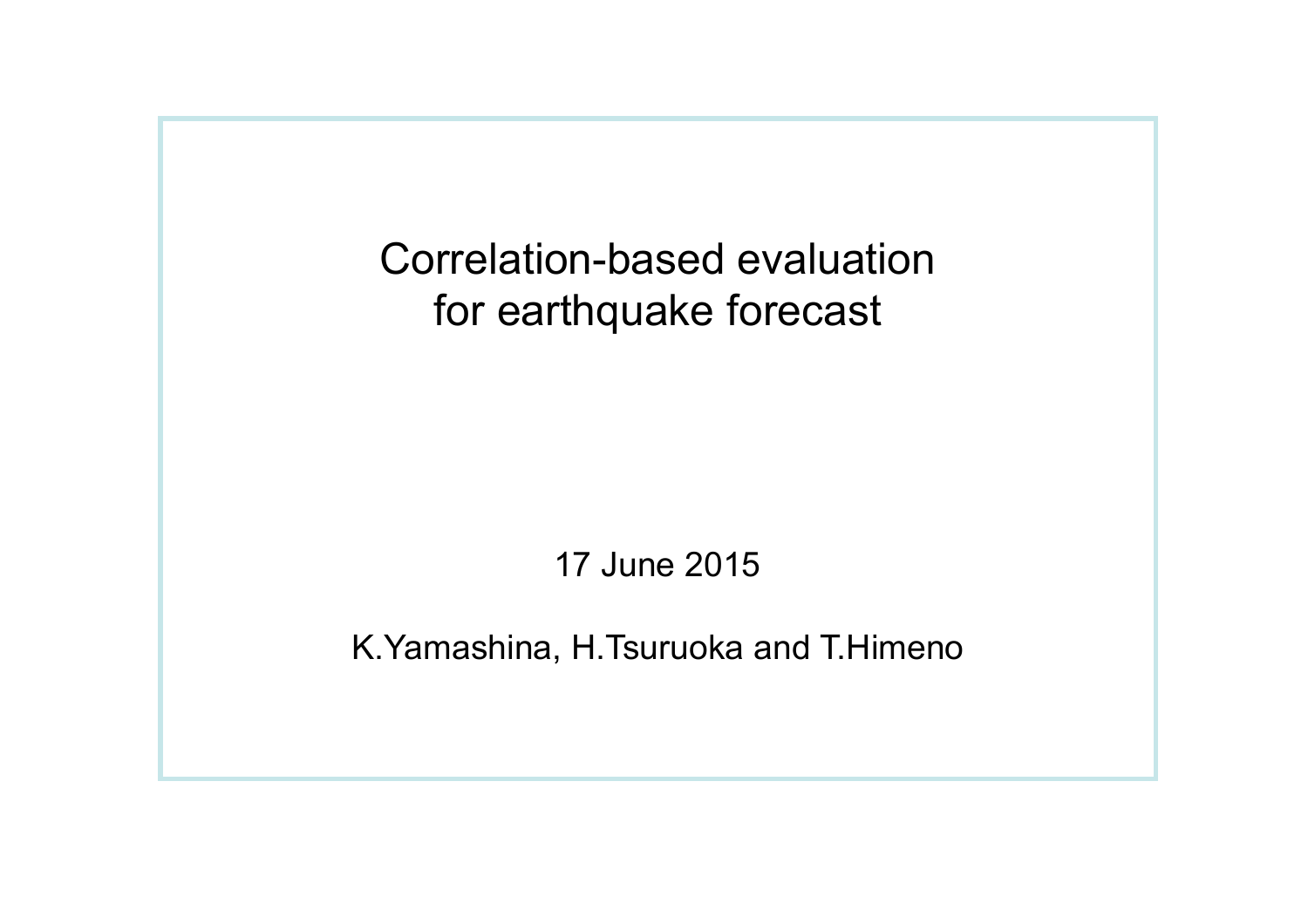## CSEP typical forecast test



 In the CSEP test, results of repeated simulations are compared with observation.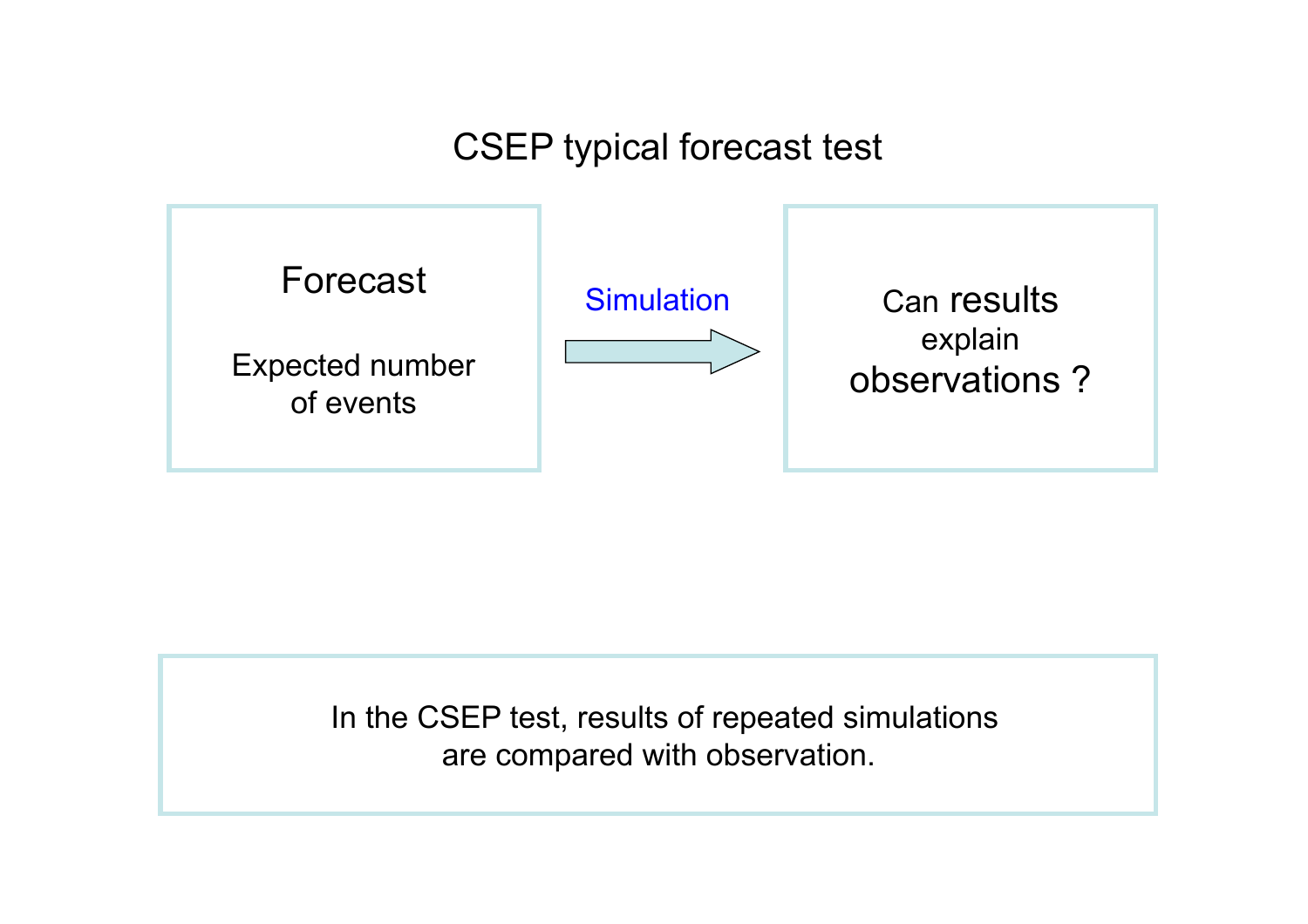## CSEP typical forecast test



 Here, Poisson distribution is currently assumed to carry out the simulation.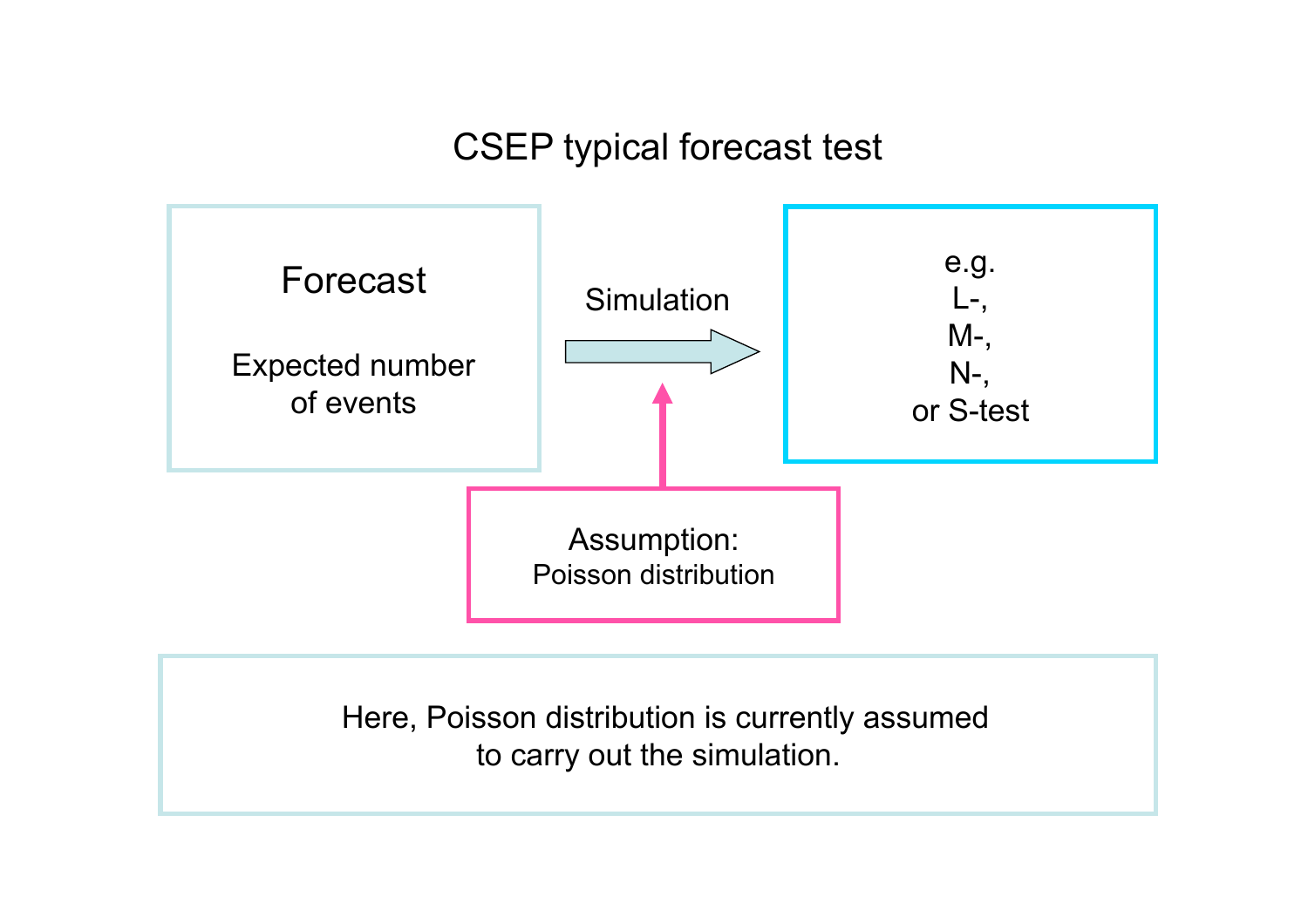## 5-year frequency of earthquakes in Italy



Figure 1. Left: Observed number of earthquakes in the 20 non-overlapping five-year intervals in the CPTI, from 1907 to 2006 (inclusive). Solid line, mean number of observed events; dashed lines enclose the 95% confidence interval of the Poisson distribution; dotted lines, the 95% confidence interval of the negative binomial distribution (NBD). Right: Cumulative distribution functions. Solid black line, observations; solid gray line, data fit with a Poisson distribution; dashed black line, data fit with a NBD. The Akaike Information Criterion (AIC) values of the fitted distributions are also shown.

 Werner et al.(2010) pointed out that the Poisson distribution does not explain the observation. They discussed the N-test using the negative binomial distribution.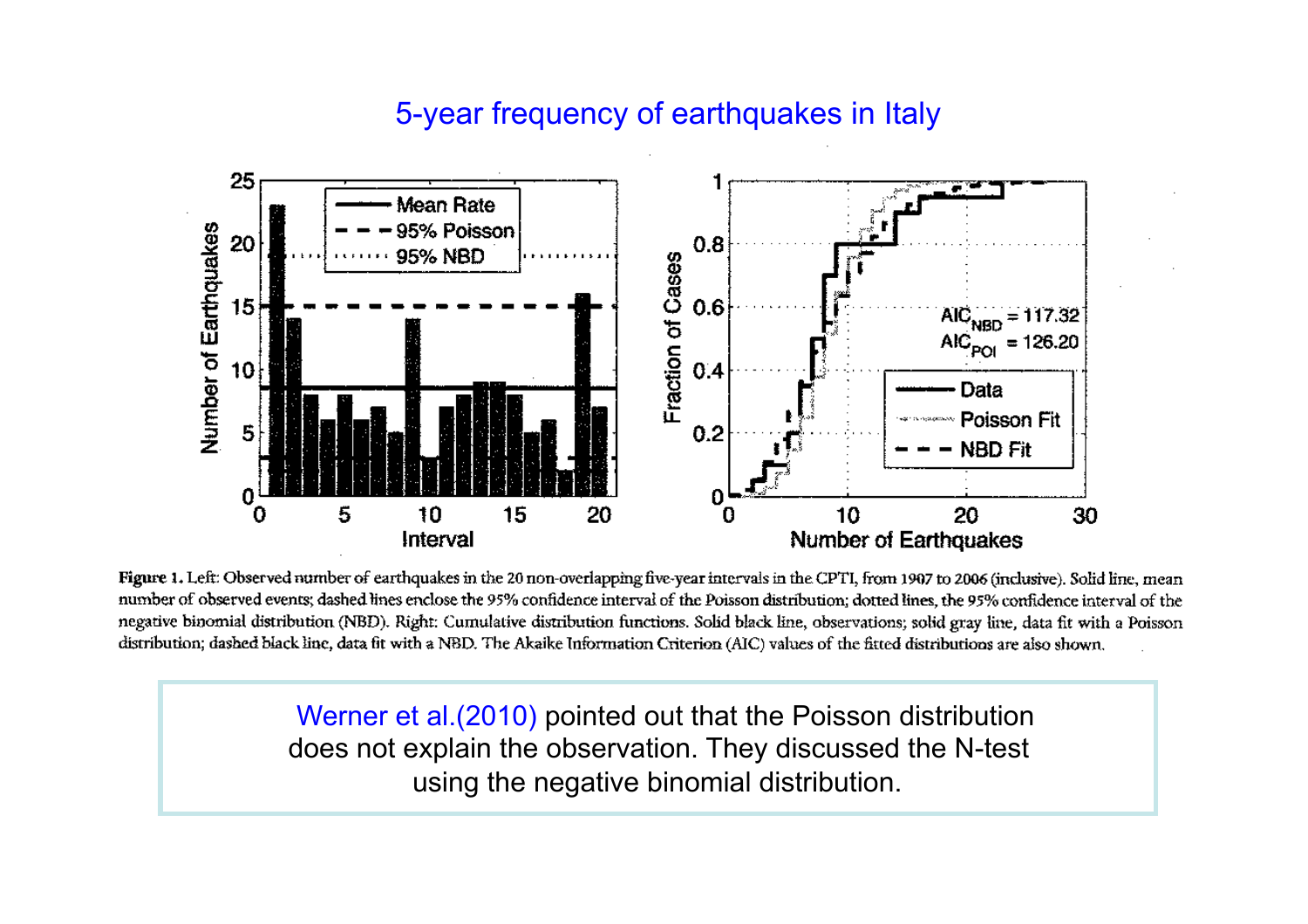#### 60 50  $0.8$ Number of Earthquakes 40 Fraction of Cases  $0.6$ 30  $0.4$ 20 Observed  $0.2$ 10 Poisson **Negative binomial** 20 30 40  $\Omega$ 10 50 60 20 25 30 0 5 10 15 **Number of Earthquakes** Period

### 2.5-year frequency of earthquakes in California

Figure 4

Earthquake rates in California from 1 January 1932 to 30 June 2004. (left) Bar graph showing the number of earthquakes in 29 nonoverlapping periods of 2 years and 6 months duration. White and gray bars indicate the number of earthquakes in the declustered catalog, thus mainshocks only, and complete catalog, respectively. (right) Cumulative distribution function of the earthquakes rates in the complete catalog from the left frame. The solid black line indicates the observation, the solid gray line indicates the Poissonian distribution of rate  $\lambda = 15.45$ , the *dashed black line* indicates the best-fit negative binomial distribution

Another example that the negative binomial distribution was applied to the total number of earthquakes (Schorlemmer et al., 2010).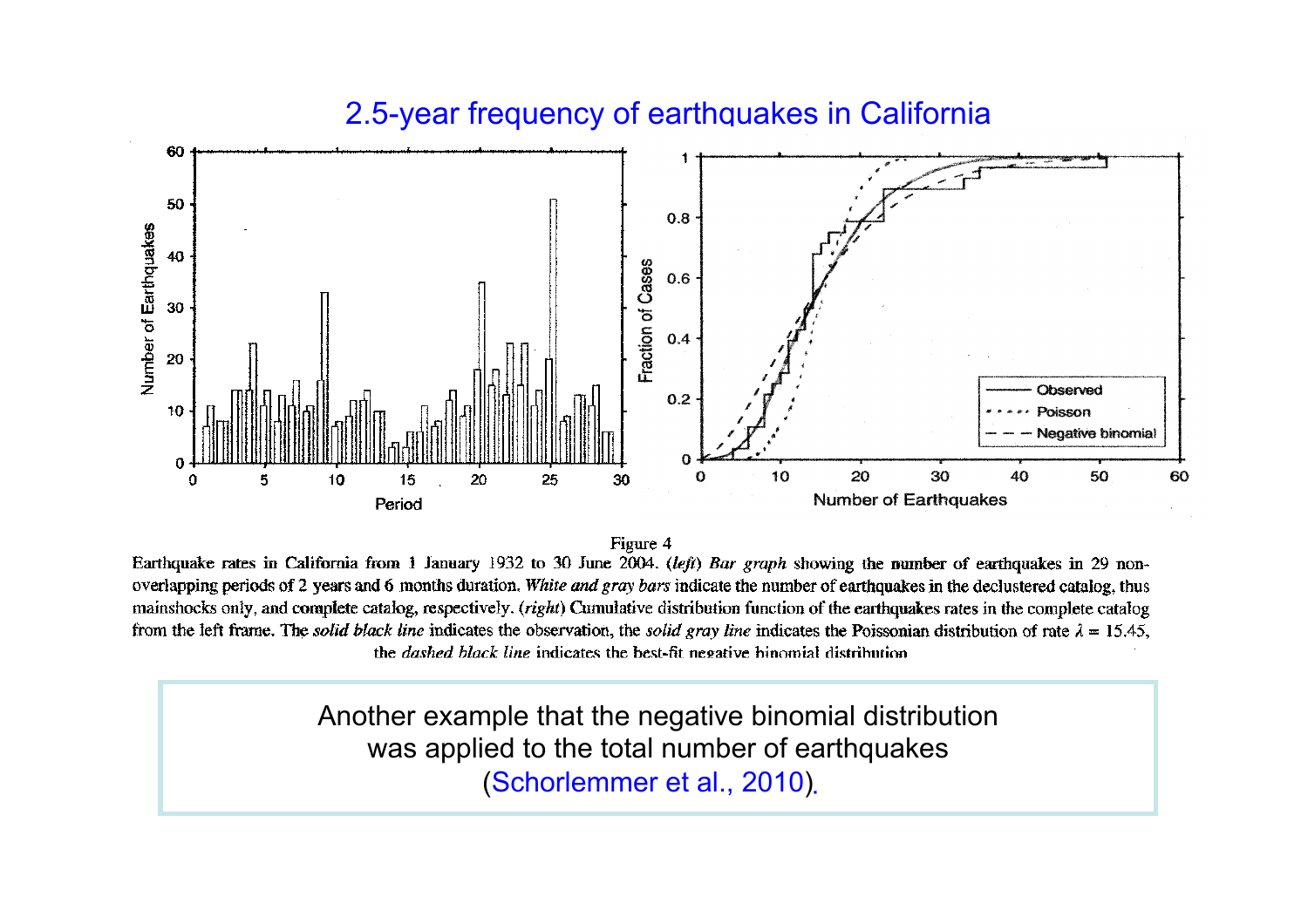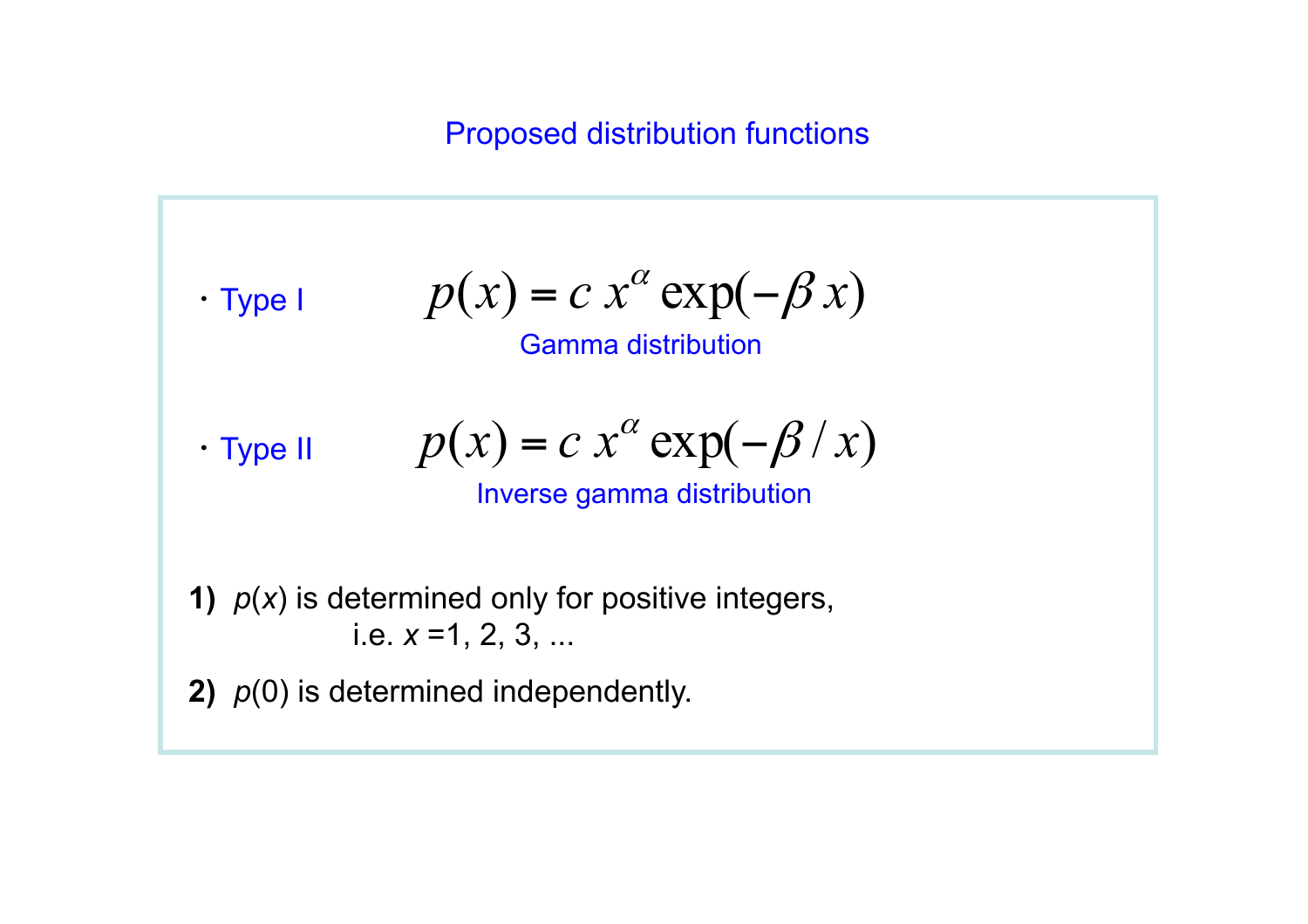

In case of Italy, the difference among the negative binomial, Type I, and Type II distributions is not so large with each other.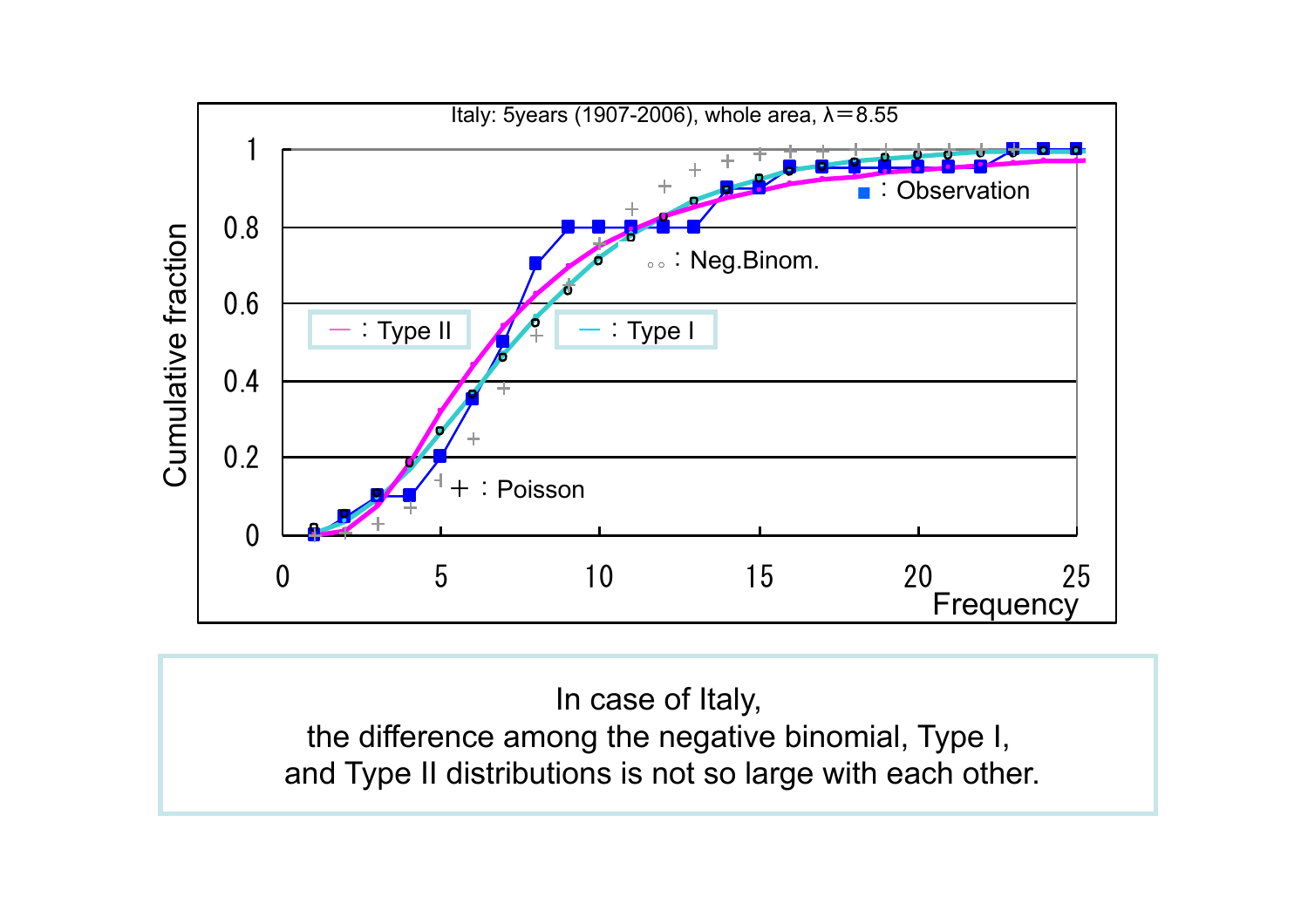

In case of California, goodness-of-fit is: Type II > Type I > negative binomial.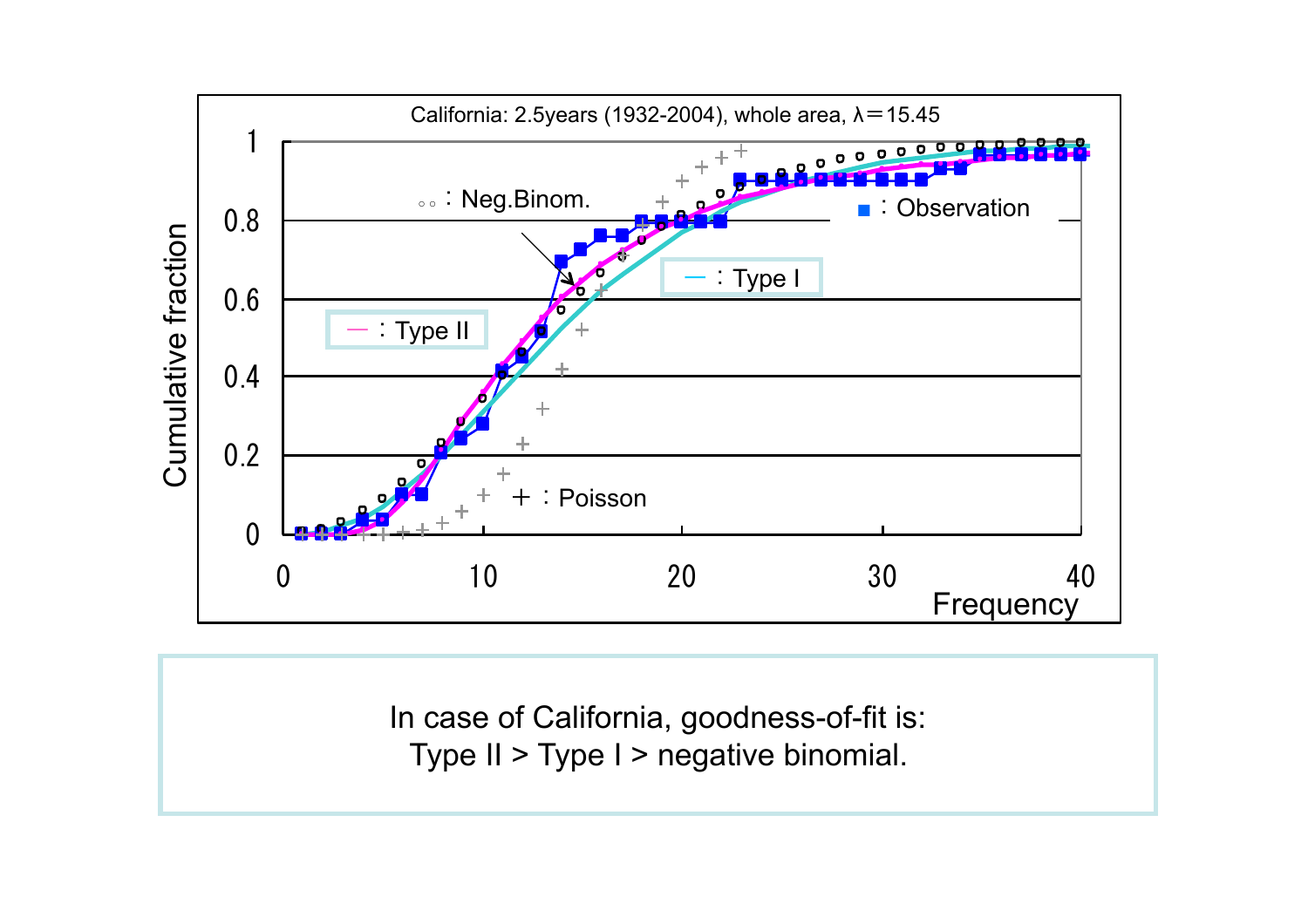

In the third example obtained in Japan area, the difference appears more clearly because of the increase in the number of data. The fitness is Type II > Type I>negative binomial.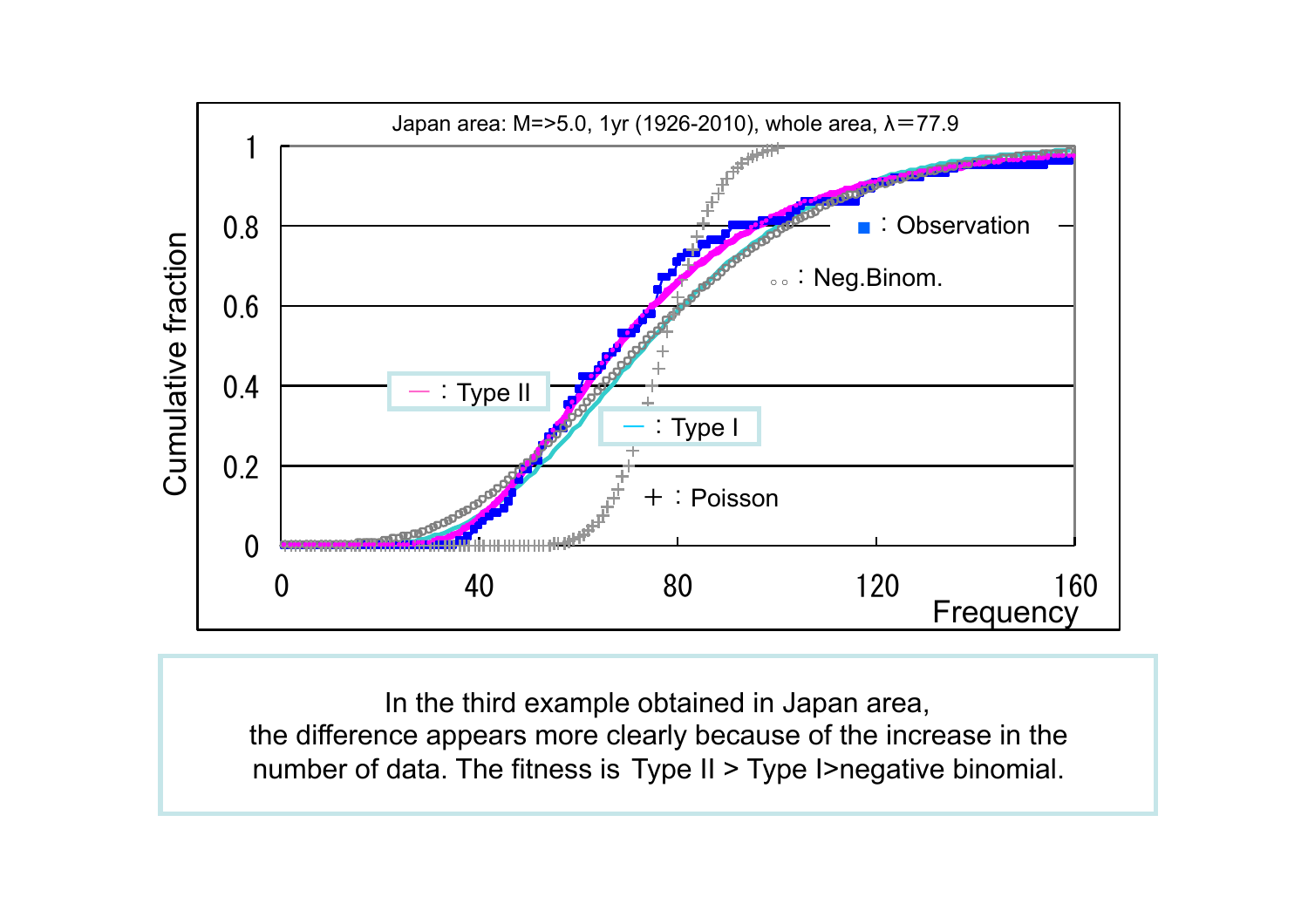# Tentative comments

When an average  $\lambda$  of the frequency is much larger than 1:

Average  $\lambda$  : total number of events Total number of frequency data

1) Poisson fits poorly to the observation,

2) Negative binomial and Type I are not so different from each other,

3) Type II is sometimes better than the others.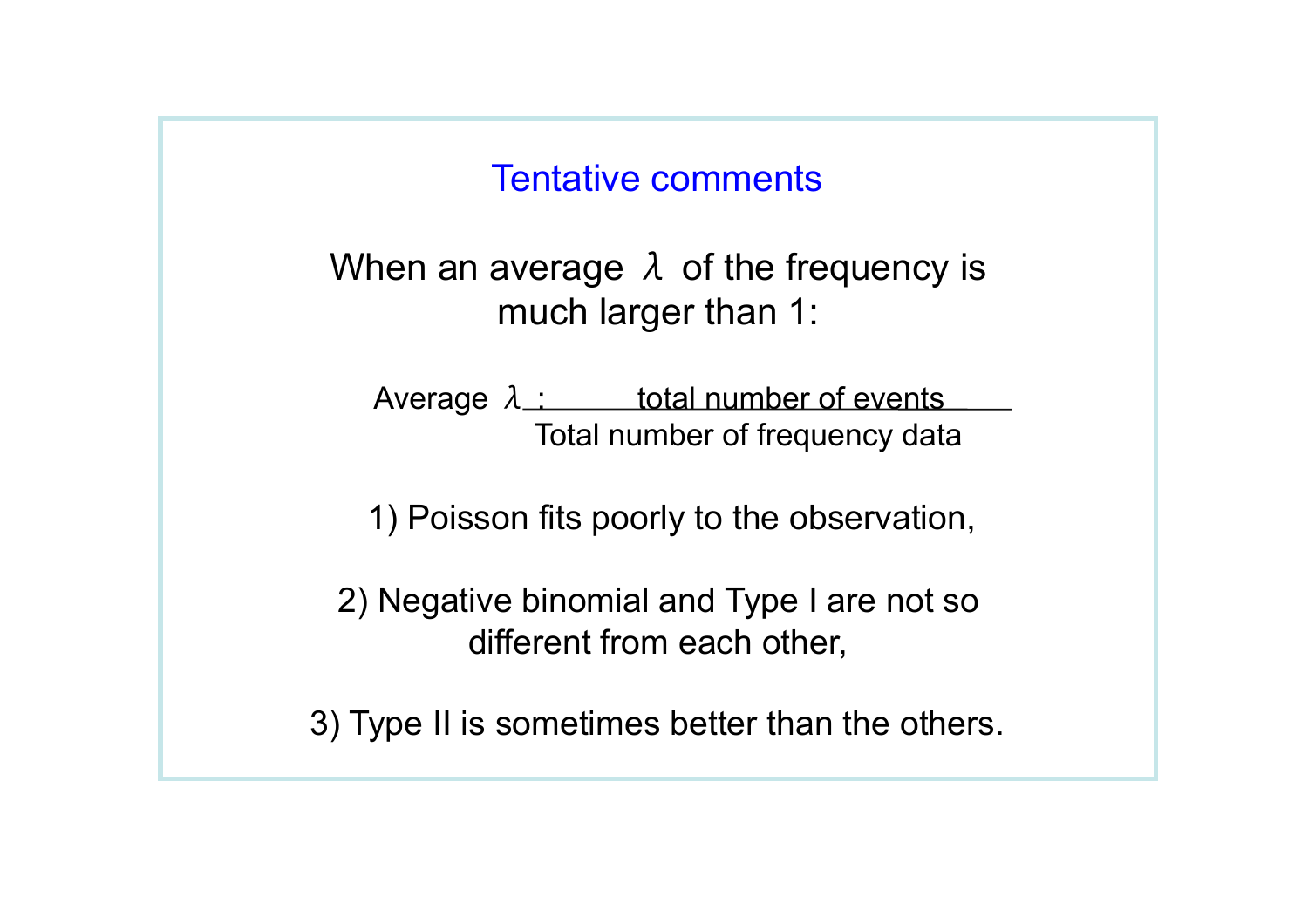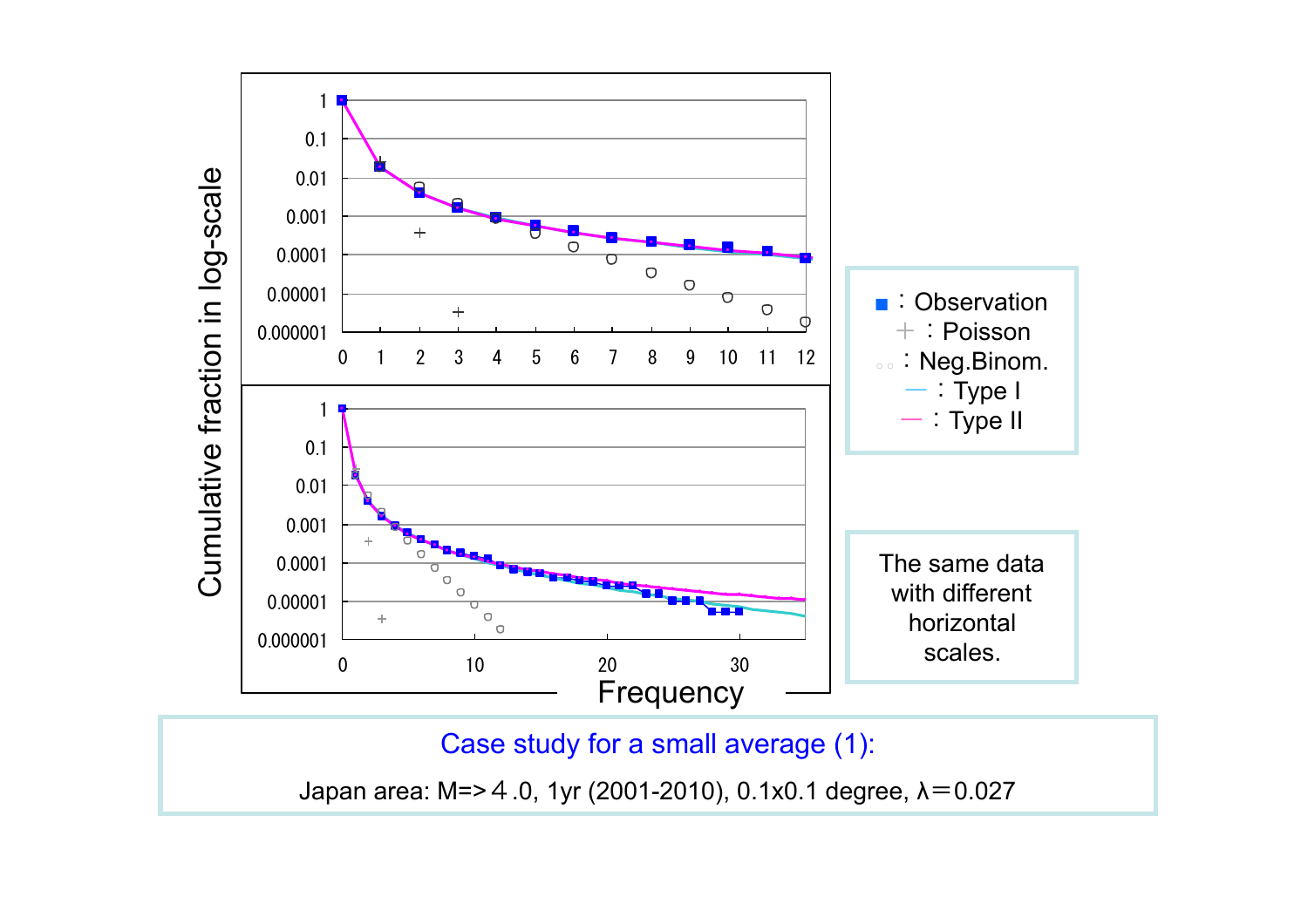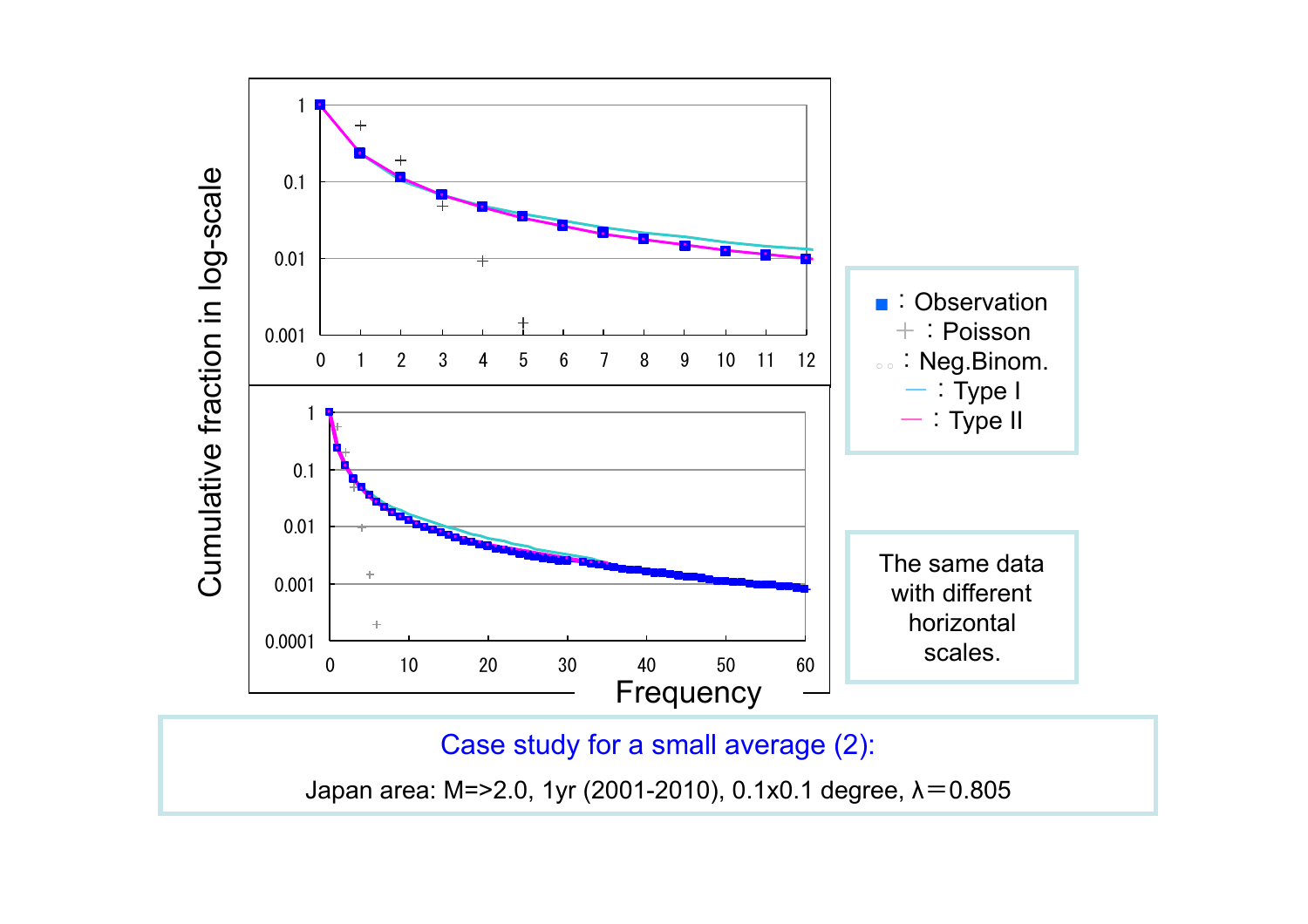Second tentative comments

# When an average  $\lambda$  of the frequency is less than 1:

1) Not only Poisson, but also Negative binomial can not explain the observations.

2) Types I and II explain the observations well.

3) Type II is sometimes better than Type I.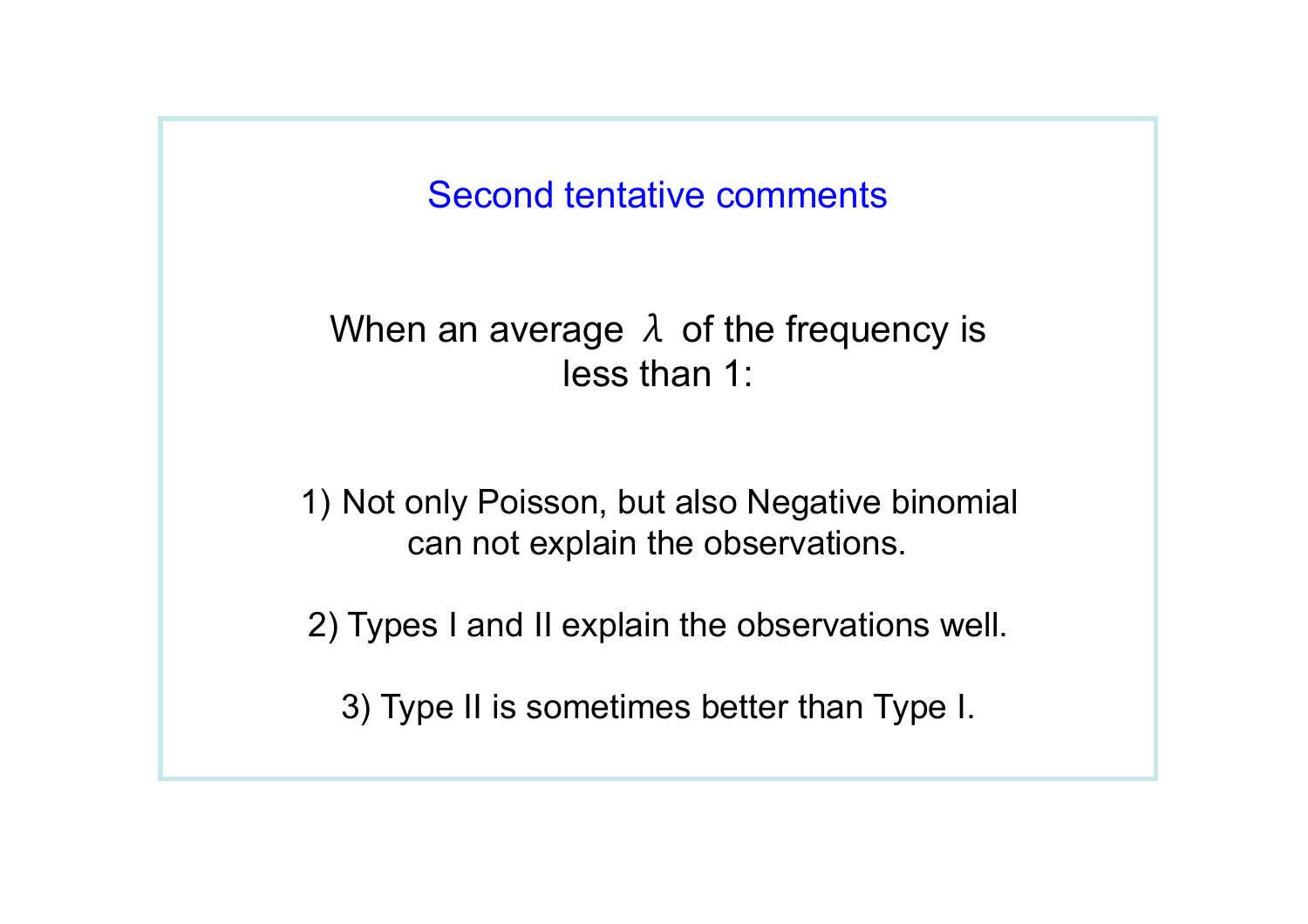

For each data set, fraction p(0) can be obtained if the value of an average is known.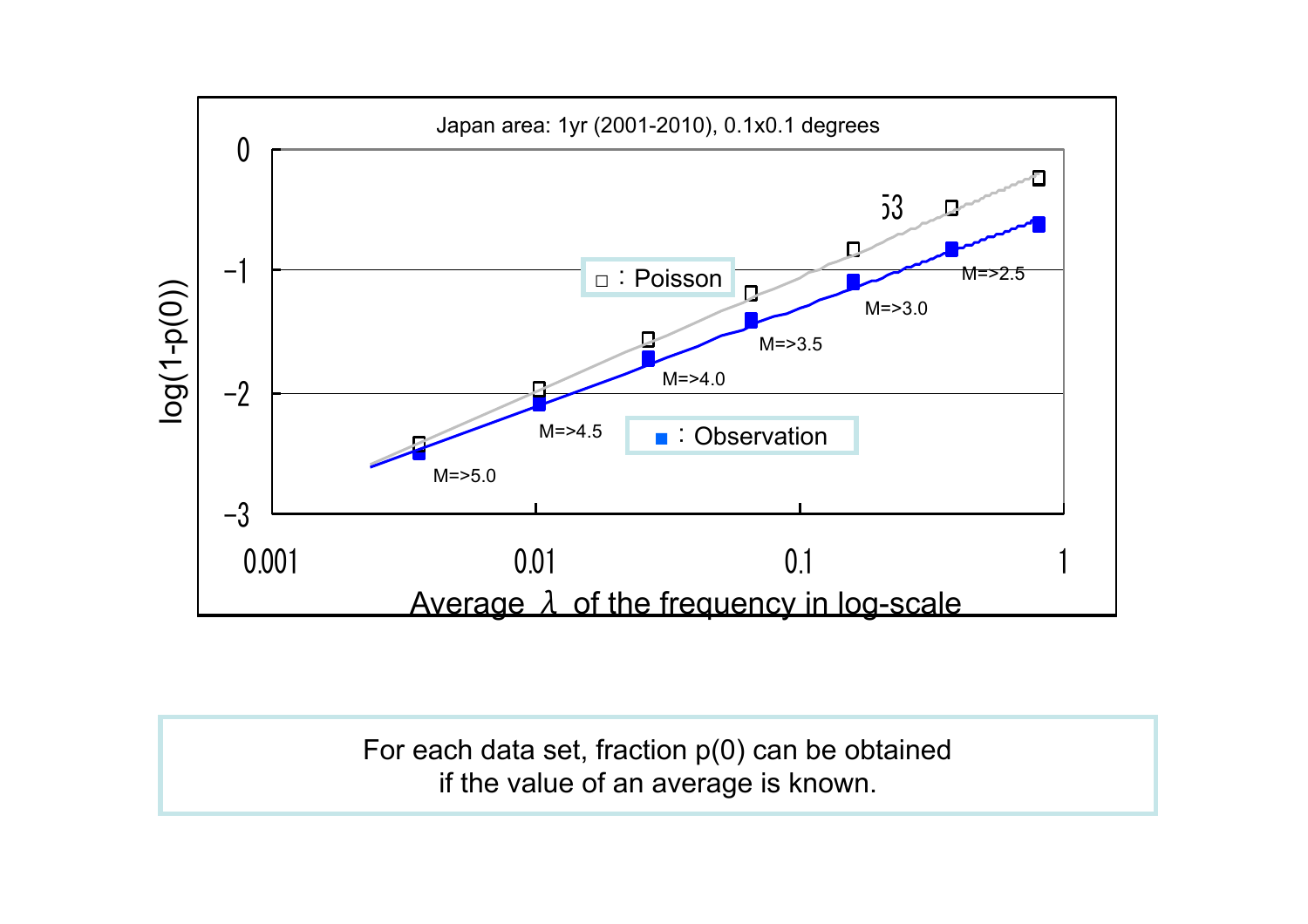

Average  $\lambda$  of the frequency in log-scale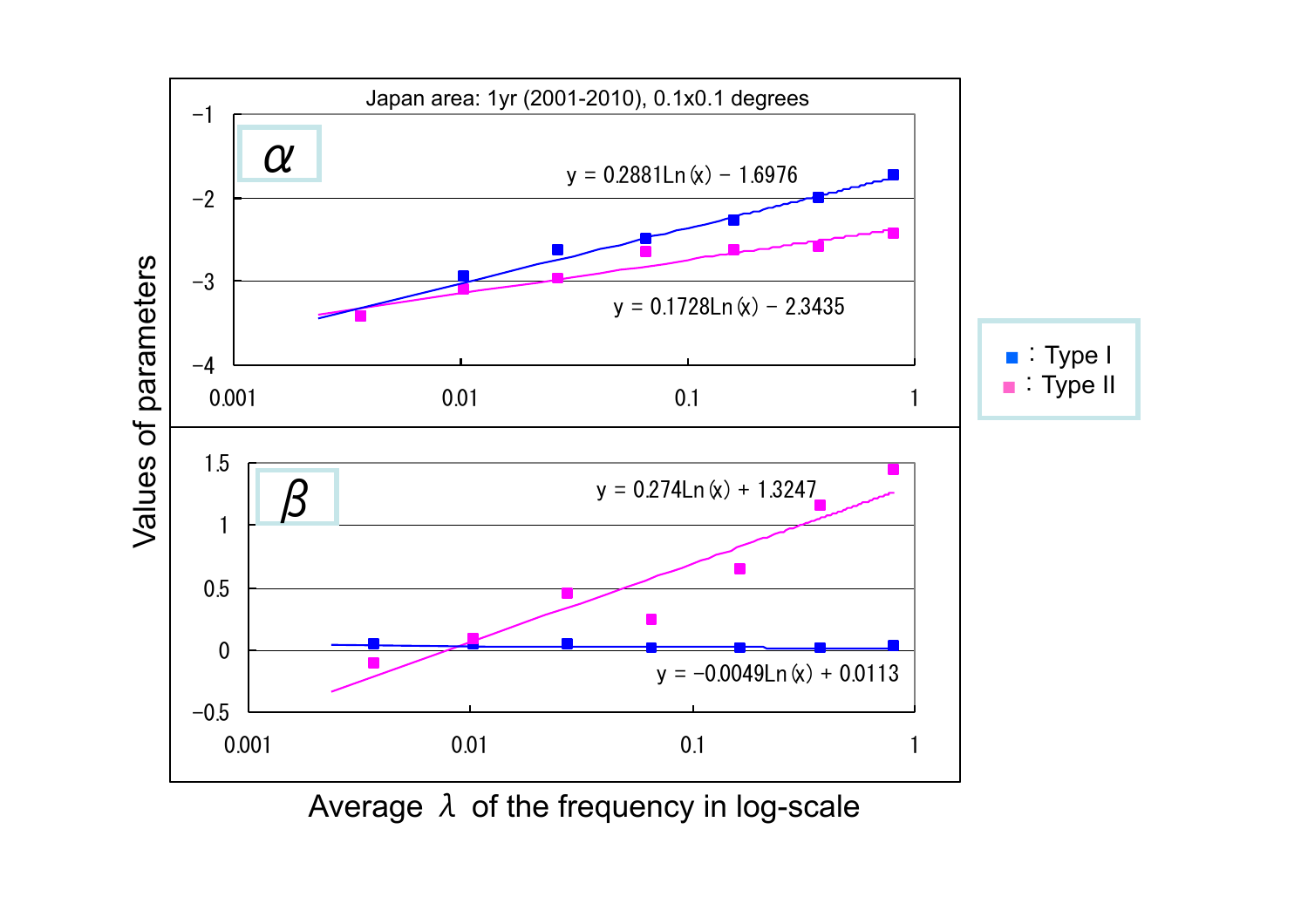

In case of a large average, a trend reverses in Type II function.